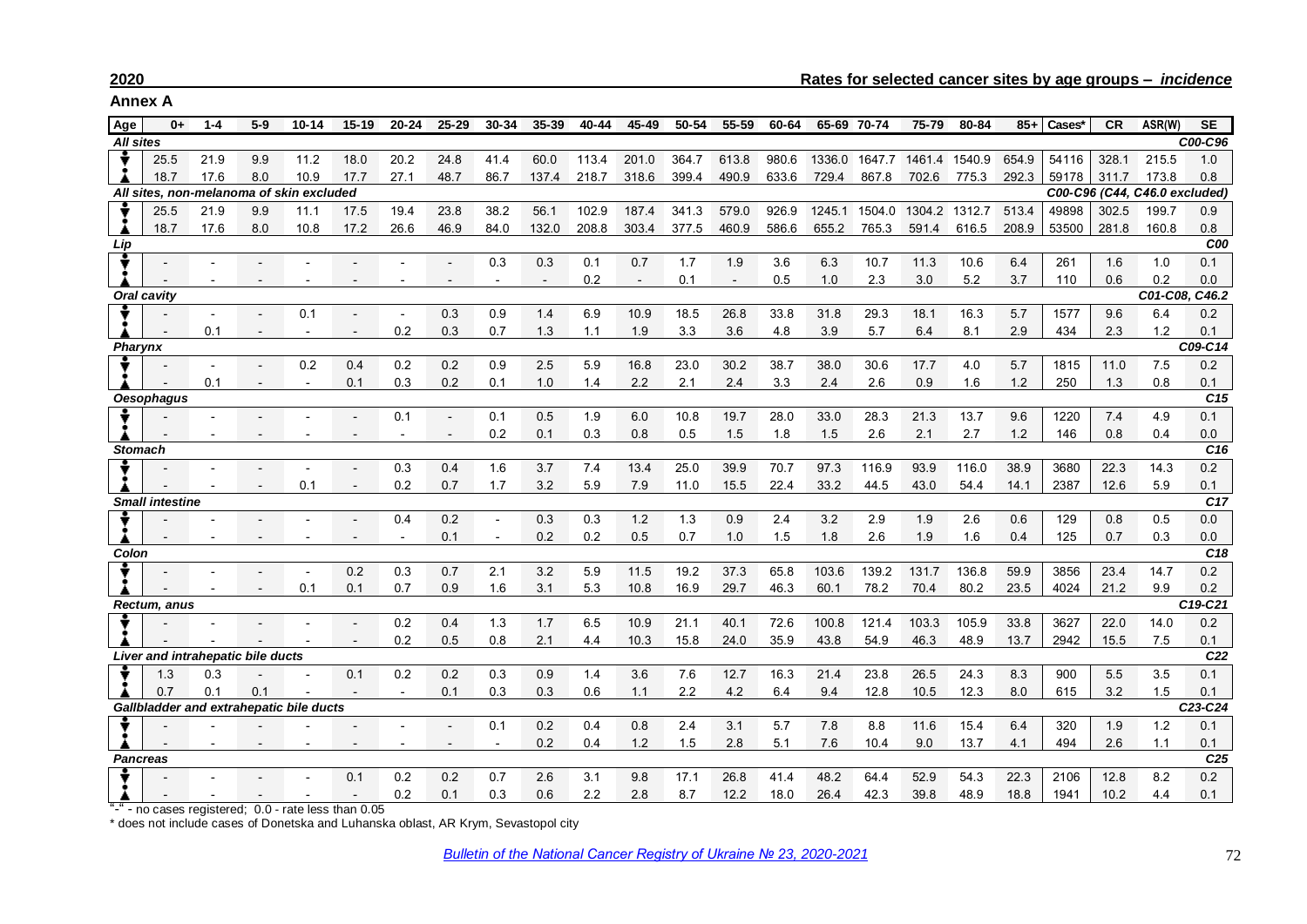## **2020 Rates for selected cancer sites by age groups –** *incidence*

**Annex A - continued**

| Age                                   | $0+$               | $1 - 4$                                  | $5 - 9$        | $10 - 14$                                      | $15 - 19$                | $20 - 24$                | $25 - 29$ | 30-34 | 35-39          | 40-44                    | 45-49          | 50-54 | 55-59 | 60-64 | 65-69 | 70-74          | 75-79                    | 80-84           | $85+$                    | Cases* | CR   | ASR(W)               | <b>SE</b>   |
|---------------------------------------|--------------------|------------------------------------------|----------------|------------------------------------------------|--------------------------|--------------------------|-----------|-------|----------------|--------------------------|----------------|-------|-------|-------|-------|----------------|--------------------------|-----------------|--------------------------|--------|------|----------------------|-------------|
|                                       |                    |                                          |                | Nasal cavity, accessory sinuses and middle ear |                          |                          |           |       |                |                          |                |       |       |       |       |                |                          |                 |                          |        |      |                      | C30-C31     |
|                                       |                    | 0.1                                      |                |                                                | 0.1                      | $\blacksquare$           | 0.2       | 0.2   | 0.1            | 0.8                      | 1.2            | 2.1   | 1.6   | 2.3   | 2.5   | 2.9            | 2.3                      | 6.6             | 1.9                      | 155    | 0.9  | 0.6                  | 0.1         |
|                                       |                    | 0.1                                      | $\blacksquare$ |                                                |                          | 0.1                      | 0.1       | 0.3   | 0.1            | 0.1                      | 0.7            | 0.9   | 0.8   | 1.0   | 1.2   | 1.7            | 1.1                      | 1.6             | 0.6                      | 105    | 0.6  | 0.3                  | 0.0         |
| Larynx                                |                    |                                          |                |                                                |                          |                          |           |       |                |                          |                |       |       |       |       |                |                          | C <sub>32</sub> |                          |        |      |                      |             |
|                                       |                    |                                          |                |                                                |                          | 0.1                      |           | 0.3   | 1.0            | 3.1                      | 7.5            | 14.2  | 24.8  | 34.4  | 39.3  | 36.1           | 20.0                     | 15.9            | 5.7                      | 1499   | 9.1  | 6.0                  | 0.2         |
|                                       |                    |                                          |                |                                                |                          | $\overline{\phantom{0}}$ | 0.1       | 0.1   | 0.1            | 0.1                      | 0.2            | 0.9   | 0.9   | 0.9   | 1.1   | 1.0            | 0.3                      | 0.5             | 0.2                      | 71     | 0.4  | 0.2                  | 0.0         |
| Trachea, bronchus and lung            |                    |                                          |                |                                                |                          |                          |           |       |                |                          |                |       |       |       |       |                | C33-C34                  |                 |                          |        |      |                      |             |
|                                       |                    |                                          |                | 0.1                                            | 0.2                      | 0.2                      | 0.7       | 1.5   | 3.3            | 10.1                     | 21.0           | 59.0  | 115.9 | 176.6 | 235.7 | 244.0          | 188.1                    | 186.6           | 59.3                     | 8219   | 49.8 | 32.0                 | 0.4         |
|                                       |                    |                                          |                | $\blacksquare$                                 |                          | $\sim$                   | 0.6       | 0.6   | 2.3            | 4.1                      | 7.7            | 10.8  | 15.2  | 25.7  | 29.2  | 36.6           | 36.1                     | 41.9            | 13.3                     | 2126   | 11.2 | 5.3                  | 0.1         |
| <b>Thymus</b>                         |                    |                                          |                |                                                |                          |                          |           |       |                |                          |                |       |       |       |       |                |                          |                 |                          |        |      |                      | C37         |
|                                       | 0.7                |                                          |                |                                                | 0.2                      | 0.2                      | 0.2       | 0.3   | 0.1            | 0.1                      | 0.2            | 0.4   | 0.6   | 0.5   | 0.4   | 0.4            | $\overline{\phantom{a}}$ |                 |                          | 38     | 0.2  | 0.2                  | 0.0         |
|                                       |                    |                                          |                |                                                | $\overline{\phantom{a}}$ | $\overline{\phantom{a}}$ | 0.2       | 0.1   | 0.1            | 0.3                      | 0.2            | 0.4   | 0.5   | 0.6   | 0.3   | 0.3            | 0.4                      | 0.2             |                          | 44     | 0.2  | 0.1                  | 0.0         |
|                                       | Heart, mediastinum |                                          |                |                                                |                          |                          |           |       |                |                          |                |       |       |       |       |                |                          |                 |                          |        |      | C38 (C38.4 excluded) |             |
|                                       |                    | 0.1                                      | 0.1            | $\overline{a}$                                 | 0.2                      | 0.4                      | 0.4       | 0.2   | 0.1            | 0.2                      | 0.2            | 0.6   | 0.5   | 1.9   | 2.2   | 1.2            | 1.6                      | 0.9             | 0.6                      | 85     | 0.5  | 0.4                  | 0.0         |
|                                       | 0.7                | 0.1                                      | 0.1            | $\blacksquare$                                 |                          | 0.1                      |           | 0.1   | 0.1            | 0.1                      | 0.2            | 0.1   | 0.2   | 0.1   | 0.3   | 0.3            | 0.4                      | 0.9             | $\overline{\phantom{a}}$ | 30     | 0.2  | 0.1                  | 0.0         |
| <b>Pleura</b>                         |                    |                                          |                |                                                |                          |                          |           |       |                |                          |                |       |       |       |       |                |                          |                 |                          |        |      | C38.4.               | C45.0       |
|                                       |                    |                                          |                |                                                |                          |                          |           | 0.1   | 0.1            | 0.2                      | 0.2            | 0.9   | 1.4   | 1.6   | 1.3   | 1.2            | 2.3                      | 2.2             | 1.3                      | 80     | 0.5  | 0.3                  | 0.0         |
|                                       |                    |                                          |                |                                                | 0.1                      |                          |           | 0.1   | 0.1            | 0.4                      | 0.2            | 0.1   | 0.4   | 0.6   | 1.0   | 1.1            | 1.0                      | 1.6             | 0.4                      | 66     | 0.3  | 0.2                  | 0.0         |
| Bones, joints and articular cartilage |                    |                                          |                |                                                |                          |                          |           |       |                |                          |                |       |       |       |       |                | C40-C41                  |                 |                          |        |      |                      |             |
|                                       |                    | 0.3                                      | 0.5            | 0.6                                            | 2.5                      | 0.9                      | 0.5       | 0.5   | 0.6            | 0.9                      | 0.8            | 1.2   | 1.1   | 1.5   | 2.5   | 1.8            | 1.3                      | 1.8             | 1.3                      | 165    | 1.0  | 0.9                  | 0.1         |
|                                       |                    | 0.3                                      | 0.6            | 1.9                                            | 1.6                      | 0.2                      | 0.1       | 0.4   | 0.4            | 0.5                      | 0.5            | 0.5   | 0.8   | 1.1   | 0.7   | 0.8            | 1.6                      | 0.7             | 0.4                      | 131    | 0.7  | 0.7                  | 0.1         |
| <b>Melanoma of skin</b>               |                    |                                          |                |                                                |                          |                          |           |       |                |                          |                |       |       |       |       | C43            |                          |                 |                          |        |      |                      |             |
|                                       |                    |                                          | 0.1            | 0.1                                            | 0.7                      | 1.4                      | 1.1       | 2.3   | 3.7            | 4.9                      | 5.7            | 6.8   | 11.4  | 13.4  | 20.9  | 24.0           | 25.8                     | 30.0            | 12.8                     | 1030   | 6.2  | 4.2                  | 0.1         |
|                                       |                    |                                          |                |                                                | 0.9                      | 1.4                      | 2.5       | 4.0   | 5.3            | 8.6                      | 8.3            | 9.0   | 10.7  | 12.0  | 14.6  | 19.4           | 11.5                     | 16.4            | 8.4                      | 1392   | 7.3  | 4.4                  | 0.1         |
|                                       |                    | Non-melanoma of skin                     |                |                                                |                          |                          |           |       |                |                          |                |       |       |       |       |                |                          |                 |                          |        |      |                      | C44, C46.0  |
|                                       |                    |                                          |                | 0.1                                            | 0.5                      | 0.8                      | 1.0       | 3.2   | 3.9            | 10.6                     | 13.6           | 23.5  | 34.8  | 53.7  | 90.9  | 143.8          | 157.1                    | 228.1           | 141.6                    | 4218   | 25.6 | 15.8                 | 0.2         |
|                                       |                    |                                          |                | 0.1                                            | 0.5                      | 0.4                      | 1.7       | 2.8   | 5.4            | 9.8                      | 15.2           | 21.8  | 30.0  | 47.0  | 74.2  | 102.5          | 111.2                    | 158.7           | 83.4                     | 5678   | 29.9 | 13.0                 | 0.2         |
|                                       |                    | Mesothelioma (pleura excluded)           |                |                                                |                          |                          |           |       |                |                          |                |       |       |       |       |                |                          |                 |                          |        |      |                      | $C45.1 - 9$ |
|                                       |                    |                                          |                |                                                |                          |                          |           |       |                | 0.1                      | $\blacksquare$ | 0.2   | 0.4   | 0.4   | 0.5   | $\overline{a}$ | 0.3                      | 0.4             |                          | 17     | 0.1  | 0.1                  | 0.0         |
|                                       |                    |                                          |                |                                                |                          |                          |           |       | $\blacksquare$ | $\overline{\phantom{a}}$ | 0.1            | 0.1   | 0.1   | 0.4   | 0.2   | 0.1            | 0.3                      | 0.2             | $\blacksquare$           | 14     | 0.1  | 0.0                  | 0.0         |
|                                       |                    | <b>Retroperitoneum and peritoneum</b>    |                |                                                |                          |                          |           |       |                |                          |                |       |       |       |       |                |                          |                 |                          |        |      |                      | C48         |
|                                       | 3.4                | 1.1                                      | 0.3            | 0.1                                            | 0.1                      | 0.1                      |           | 0.2   | 0.3            | 0.8                      | 0.3            | 1.1   | 2.1   | 2.3   | 2.5   | 1.6            | 2.9                      | 3.5             | 0.6                      | 145    | 0.9  | 0.7                  | 0.1         |
|                                       | 1.4                | 0.7                                      |                |                                                | $\overline{\phantom{a}}$ | 0.1                      | 0.2       | 0.2   | 0.6            | 0.8                      | 0.5            | 1.0   | 1.4   | 2.1   | 2.5   | 3.0            | 1.7                      | 2.7             | 0.8                      | 185    | 1.0  | 0.6                  | 0.1         |
|                                       |                    | <b>Connective and other soft tissues</b> |                |                                                |                          |                          |           |       |                |                          |                |       |       |       |       |                |                          |                 |                          |        |      |                      | C 46.1, C49 |
|                                       | 2.0                | 0.7                                      | 0.1            | 0.3                                            | 0.7                      | 0.5                      | 0.5       | 0.9   | 0.9            | 1.8                      | 1.6            | 2.0   | 3.1   | 4.3   | 6.2   | 7.8            | 5.5                      | 9.3             | 2.6                      | 322    | 2.0  | 1.4                  | 0.1         |
|                                       | 2.9                | 0.3                                      | 0.4            | 0.5                                            | 0.9                      | 0.3                      | 0.5       | 0.8   | 1.3            | 0.8                      | 1.7            | 1.1   | 1.8   | 3.3   | 4.3   | 4.4            | 4.8                      | 4.5             | 1.6                      | 337    | 1.8  | 1.2                  | 0.1         |
| <b>Breast</b>                         |                    |                                          |                |                                                |                          |                          |           |       |                |                          |                |       |       |       |       |                |                          |                 |                          |        |      |                      | C50         |
|                                       |                    |                                          |                |                                                |                          |                          |           | 0.1   | 0.1            | $\sim$                   | 0.4            | 1.3   | 1.2   | 1.7   | 1.4   | 1.4            | 2.6                      | 4.0             | 0.6                      | 88     | 0.5  | 0.3                  | 0.0         |
|                                       |                    |                                          |                |                                                |                          | 1.4                      | 6.7       | 20.6  | 41.8           | 74.2                     | 97.6           | 103.1 | 113.1 | 142.5 | 147.3 | 158.3          | 110.7                    | 96.8            | 36.9                     | 12728  | 67.0 | 39.4                 | 0.4         |
|                                       |                    |                                          |                |                                                |                          |                          |           |       |                |                          |                |       |       |       |       |                |                          |                 |                          |        |      |                      |             |

"-" - no cases registered; 0.0 - rate less than 0.05

\* does not include cases of Donetska and Luhanska oblast, AR Krym, Sevastopol city

*Bulletin of the [National Cancer Registry of Ukraine № 2](http://www.ncru.inf.ua/publications/BULL_23/index_e.htm)3, 2020-2021 73*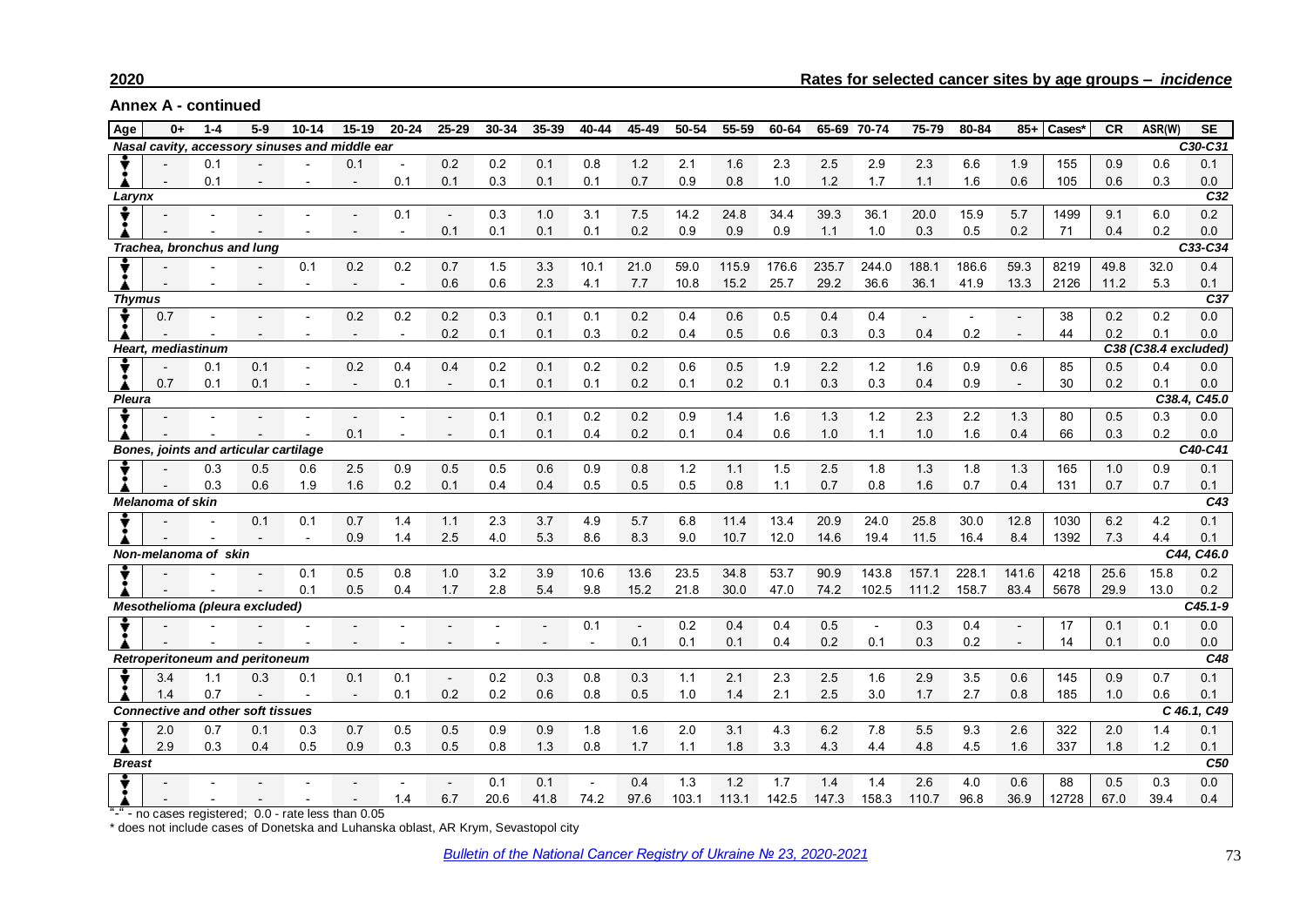**Annex A - continued**

| Age             | $0+$                        | 1-4 | $5-9$ | $10 - 14$ | $15 - 19$                | 20-24      | $25 - 29$      | 30-34          | 35-39 | 40-44 | 45-49  | 50-54          | 55-59 | 60-64       | 65-69       | 70-74 | 75-79 | 80-84 | $85+$                    | Cases*      | <b>CR</b> | ASR(W)      | <b>SE</b>       |
|-----------------|-----------------------------|-----|-------|-----------|--------------------------|------------|----------------|----------------|-------|-------|--------|----------------|-------|-------------|-------------|-------|-------|-------|--------------------------|-------------|-----------|-------------|-----------------|
| Vulva           |                             |     |       |           |                          |            |                |                |       |       |        |                |       |             |             |       |       |       |                          |             |           |             | C51             |
|                 |                             |     |       |           |                          |            | 0.1            | 0.1            | 0.3   | 0.4   | 1.3    | 1.2            | 1.5   | 3.7         | 5.5         | 9.7   | 6.1   | 11.7  | 6.1                      | 406         | 2.1       | 0.9         | 0.0             |
| Vagina          |                             |     |       |           |                          |            |                |                |       |       |        |                |       |             |             |       |       |       |                          |             |           |             | C52             |
|                 |                             |     |       |           |                          |            |                | 0.1            | 0.1   | 0.2   | 0.5    | 1.1            | 1.0   | 0.7         | 1.0         | 1.7   | 1.7   | 1.8   | 1.0                      | 103         | 0.5       | 0.3         | 0.0             |
|                 | Cervix uteri                |     |       |           |                          |            |                |                |       |       |        |                |       |             |             |       |       |       |                          |             |           |             | C53             |
|                 |                             |     |       |           |                          | 1.2        | 6.8            | 15.2           | 21.3  | 29.1  | 39.0   | 33.6           | 30.2  | 28.8        | 22.2        | 23.3  | 13.5  | 12.3  | 2.9                      | 3396        | 17.9      | 12.3        | 0.2             |
|                 | Corpus uteri                |     |       |           |                          |            |                |                |       |       |        |                |       |             |             |       |       |       |                          |             |           |             | C54             |
|                 |                             |     |       |           | $\overline{\phantom{a}}$ | 0.3        | 0.8            | 3.1            | 5.2   | 13.7  | 28.9   | 54.2           | 74.5  | 88.4        | 84.7        | 84.2  | 46.0  | 36.5  | 10.2                     | 5951        | 31.3      | 17.3        | 0.2             |
|                 | <b>Uterus, NOS</b>          |     |       |           |                          |            |                |                |       |       |        |                |       |             |             |       |       |       |                          |             |           |             | C <sub>55</sub> |
|                 |                             |     |       |           |                          | 0.1        | $\blacksquare$ | 0.1            | 0.3   | 0.2   | 0.5    | 0.9            | 0.6   | 1.6         | 1.3         | 1.4   | 0.9   | 0.7   | 0.4                      | 98          | 0.5       | 0.3         | 0.0             |
| Ovary           |                             |     |       |           |                          |            |                |                |       |       |        |                |       |             |             |       |       |       |                          |             |           |             | C56             |
|                 |                             |     | 0.1   | 1.2       | 1.3                      | 2.8        | 3.6            | 4.8            | 6.9   | 15.5  | 24.8   | 31.0           | 31.6  | 32.4        | 37.4        | 35.9  | 22.2  | 17.5  | 5.1                      | 3101        | 16.3      | 10.1        | 0.2             |
|                 | Other female genital organs |     |       |           |                          |            |                |                |       |       |        |                |       |             |             |       |       |       |                          |             |           |             | C <sub>57</sub> |
|                 |                             |     |       |           |                          |            | 0.1            | $\overline{a}$ | 0.1   | 0.4   | 0.8    | 0.8            | 0.9   | 1.3         | $1.2$       | 0.6   | 0.4   | 0.5   | 0.2                      | 84          | 0.4       | 0.3         | 0.0             |
| <b>Placenta</b> |                             |     |       |           |                          |            |                |                |       |       |        |                |       |             |             |       |       |       |                          |             |           |             | C <sub>58</sub> |
|                 |                             |     |       |           | 0.3                      |            |                | 0.3            | 0.4   | 0.2   | 0.1    | 0.2            |       |             |             |       |       |       |                          | 18          | 0.1       | 0.1         | 0.0             |
| <b>Penis</b>    |                             |     |       |           |                          |            |                |                |       |       |        |                |       |             | C60         |       |       |       |                          |             |           |             |                 |
|                 |                             |     |       |           |                          | 0.1        |                | 0.1            | 0.2   | 0.6   | 0.7    | 1.2            | 1.6   | 2.7         | 4.2         | 4.3   | 5.5   | 6.2   | 1.3                      | 165         | 1.0       | 0.6         | 0.1             |
|                 | Prostate gland              |     |       |           |                          |            |                |                |       |       |        |                |       |             |             |       |       |       |                          |             |           |             | C61             |
|                 |                             |     |       |           | 0.1                      | 0.1        | 0.2            |                | 0.1   | 0.3   | 3.7    | 13.9           | 41.0  | 109.2       | 193.5       | 305.8 | 300.1 | 277.1 | 107.8                    | 6427        | 39.0      | 23.8        | 0.3             |
| <b>Testis</b>   |                             |     |       |           |                          |            |                |                |       |       |        |                |       |             |             |       |       |       |                          |             |           |             | C62             |
| $\bullet$       | 1.3                         | 0.3 | 0.2   |           | 1.8                      | 2.5        | 4.7            | 5.0            | 4.4   | 3.9   | 2.2    | 2.1            | 1.2   | 1.3         | 1.2         | 1.2   | 1.3   | 1.3   | 0.6                      | 389         | 2.4       | 2.0         | 0.1             |
| Kidney          |                             |     |       |           |                          |            |                |                |       |       |        |                |       |             |             |       |       |       |                          |             |           |             | C64             |
|                 | 4.7                         | 2.1 | 0.4   | 0.2       | 0.1                      | 0.4        | 0.6            | 1.7            | 2.9   | 5.7   | 13.0   | 21.6           | 34.9  | 42.1        | 49.1        | 52.5  | 37.8  | 31.8  | 14.7                     | 2216        | 13.4      | 9.1         | 0.2             |
|                 | 0.7                         | 1.6 | 1.3   | 0.1       | 0.3                      | 0.3        | 0.7            | 0.7            | 2.1   | 3.3   | 6.4    | 11.8           | 15.6  | 21.3        | 25.0        | 25.7  | 17.4  | 11.7  | 4.9                      | 1600        | 8.4       | 4.8         | 0.1             |
|                 | <b>Renal pelvis</b>         |     |       |           |                          |            |                |                |       |       |        |                |       |             |             |       |       |       |                          |             |           |             | C65             |
|                 |                             |     |       |           |                          |            |                |                | 0.2   | 0.2   | 0.2    | 0.5            | 0.4   | 1.9         | 2.0         | 3.1   | 2.9   | 1.8   | 0.6                      | 81          | 0.5       | 0.3         | 0.0             |
|                 |                             |     |       |           |                          |            |                |                |       | 0.1   | $\sim$ | $\blacksquare$ | 0.2   | 0.3         | 0.9         | 1.0   | 0.3   | 0.5   | 0.2                      | 34          | 0.2       | 0.1         | 0.0             |
| <b>Ureter</b>   |                             |     |       |           |                          |            |                |                |       |       |        |                |       |             |             |       |       |       |                          |             |           |             | C66             |
|                 |                             |     |       |           |                          |            |                |                |       |       | 0.2    | 0.6            | 1.1   | 1.6         | 2.2         | 2.9   | 2.6   | 3.1   | 1.3                      | 84          | 0.5       | 0.3         | 0.0             |
|                 |                             |     |       |           |                          |            |                |                |       |       | 0.1    | 0.2            | 0.4   | 0.2         | 0.5         | 1.0   | 0.4   | 0.4   | $\overline{\phantom{a}}$ | 31          | 0.2       | 0.1         | 0.0<br>C67      |
| <b>Bladder</b>  |                             |     |       |           |                          |            |                |                |       |       |        |                |       |             |             |       |       |       |                          |             |           |             |                 |
|                 |                             |     | 0.1   |           | 0.1                      | 0.4<br>0.2 | 1.0            | 0.7            | 1.6   | 3.3   | 8.0    | 13.9           | 27.7  | 52.4<br>6.2 | 76.3<br>9.1 | 99.5  | 102.9 | 122.2 | 59.9<br>6.3              | 2922<br>659 | 17.7      | 11.1<br>1.5 | 0.2             |
|                 | Eye and adnexa              |     |       |           | $\overline{\phantom{0}}$ |            | 0.4            | 0.4            | 0.6   | 0.8   | 1.1    | 2.9            | 3.8   |             |             | 11.8  | 14.5  | 16.6  |                          |             | 3.5       |             | 0.1<br>C69      |
|                 | 2.7                         | 0.3 |       |           | 0.1                      | 0.2        | 0.2            | 0.1            | 0.3   | 0.6   | 0.5    | 0.5            | 1.2   | 1.5         | 1.8         | 1.2   | 1.6   |       | 1.9                      | 91          | 0.6       | 0.4         | 0.1             |
|                 | 2.2                         | 1.3 | 0.1   |           | $\overline{a}$           |            | 0.1            | 0.2            | 0.3   | 0.3   | 0.2    | 0.7            | 0.9   | 1.0         | 0.8         | 0.7   | 1.1   | 0.4   | 0.6                      | 91          | 0.5       | 0.4         | 0.1             |
|                 |                             |     |       |           |                          |            |                |                |       |       |        |                |       |             |             |       |       |       |                          |             |           |             |                 |

"-" - no cases registered; 0.0 - rate less than 0.05

\* does not include cases of Donetska and Luhanska oblast, AR Krym, Sevastopol city